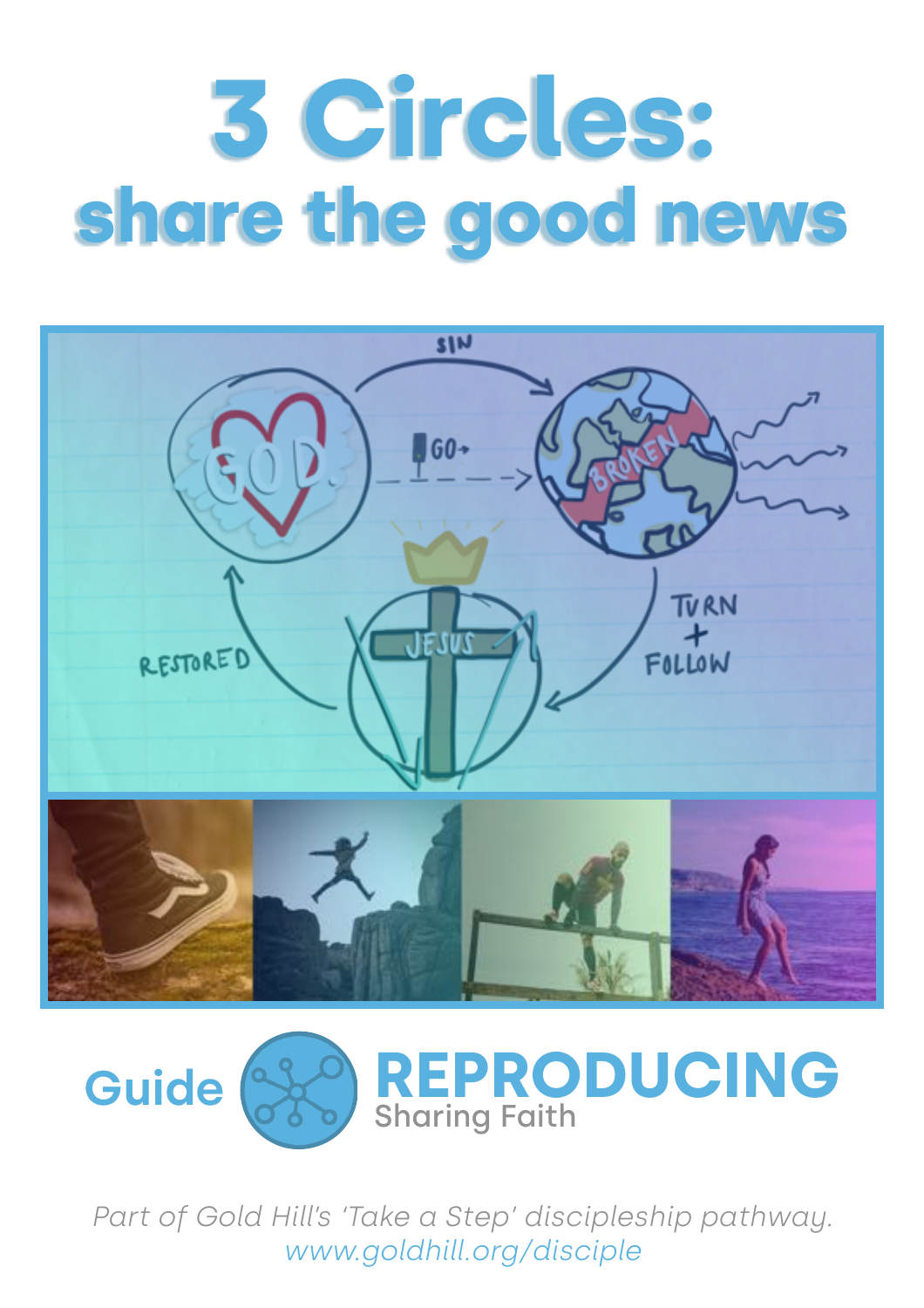*This is the '3 Circles' gospel outline. Info on how to use it is on the back cover.*



#### **1. Three circles**

This is a simple way of sharing what Christians believe, and it starts with three circles.

### **2. A Broken World**

This circle represents the world as we all know it is: broken with much pain and struggle. This is the reality we see around us in lots of ways.



#### **4. The reason: sin**

So why did this perfect design get broken? From the first people to us now, we often reject God's way and choose our own. This is sin, and it's why we believe we're in this mess.



#### **3. God's Perfect Design**

We believe the broken world isn't how God intended or made things, and there is a perfect design that we see glimpses of but is still far off.



#### **5. Trying to escape**

We try to escape the brokenness in lots of ways: successes, distractions, other people, etc. But none of them fix the brokenness and we get pulled back in.

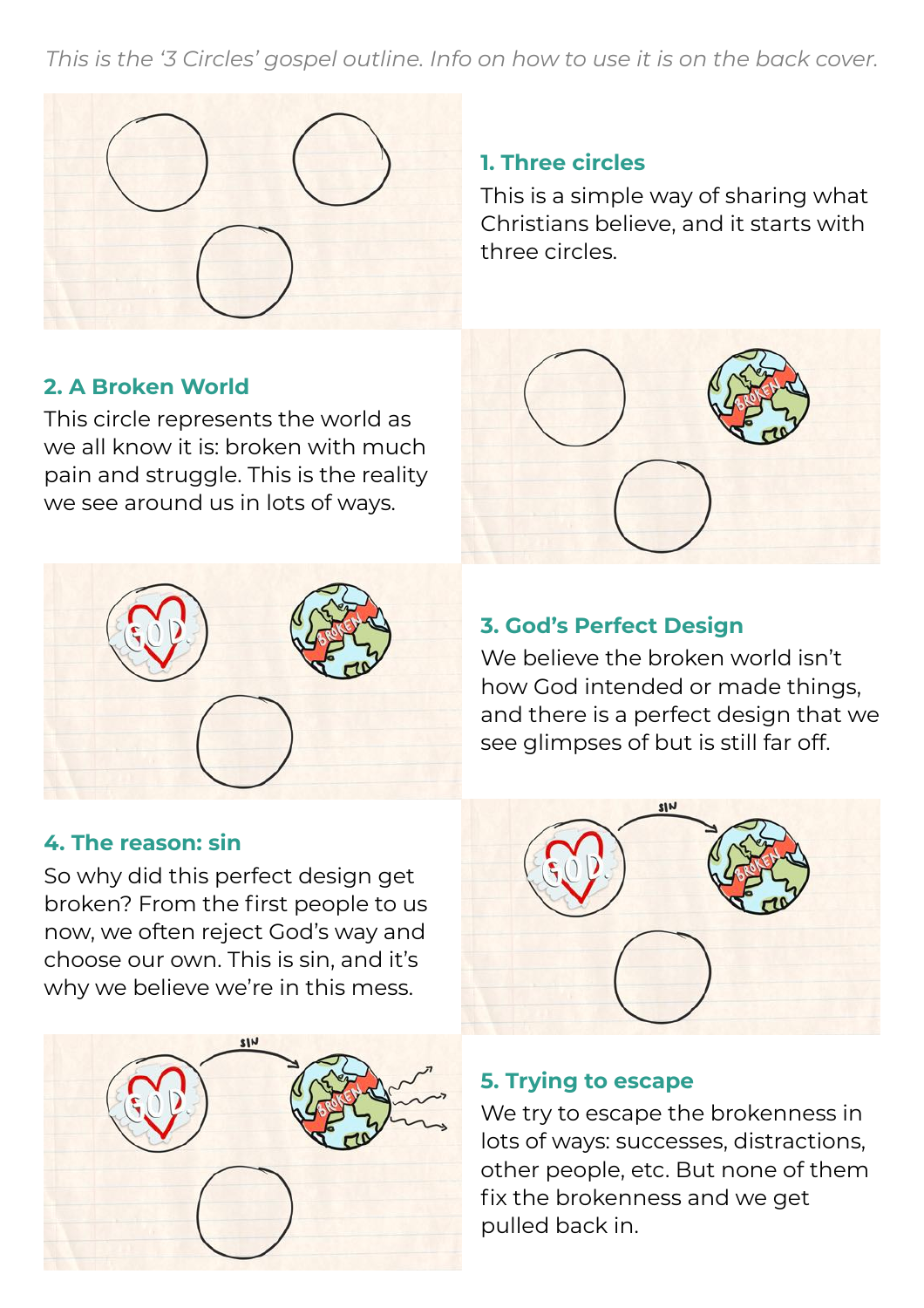

# **6. There is a way back!**

The good news is that we don't have to be stuck. God has provided a way for us to come back to His perfect design.

### **7. Jesus made the way**

Jesus came down into the mess of the broken world, died to take on the sin that got us there, and rose again to lead the way back to God's perfect design.



## **9. The Result**

When we turn and follow Jesus, we can then be restored by God back to how we were made to be. We will be with Him forever and do not need to settle for brokenness any more.





### **8. A simple response**

So how do we take that path? The only thing we need to do is receive it, to turn from our brokenness and follow Jesus out of it. To do that is to make Jesus the King of our lives.



### **10. Joining In**

What is great is that, after receiving that restoration, we are then join in with God by going to others still in that brokenness and helping them find the same way out as we have.

*That is the '3 Circles' gospel. Turn over for guidance on how to use it.*